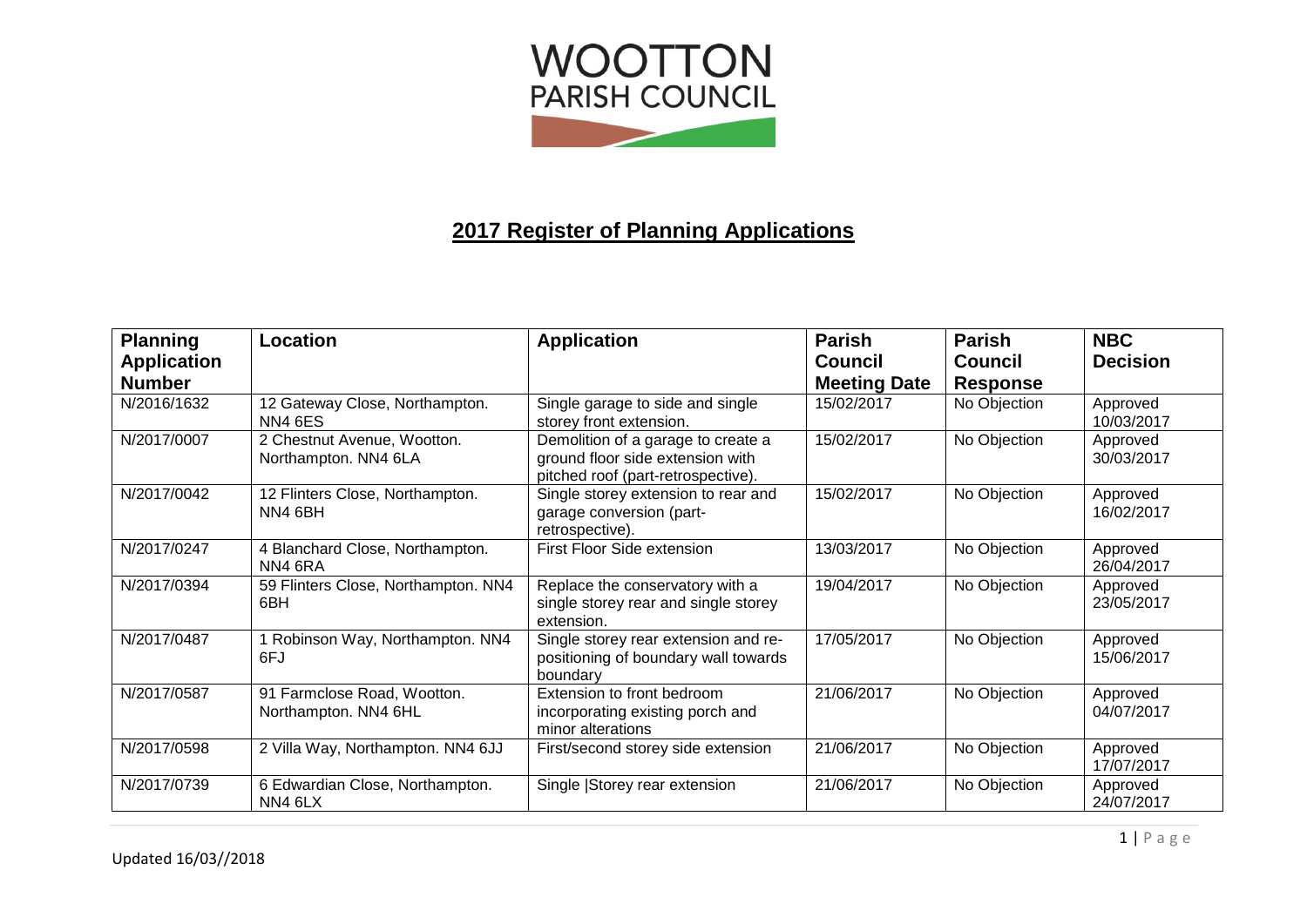| N/2017/0691 | 3 Resthaven Road, Wootton.<br>Northampton. NN4 6LR | Removal of existing roof and gable<br>end of existing modern extension.<br>Build up stonework to form first floor<br>and replace existing tiles. (Standard<br><b>Planning Application)</b>                                                                          | 21/06/2017 | No Objection                           | Approved<br>04/08/2017                                 |
|-------------|----------------------------------------------------|---------------------------------------------------------------------------------------------------------------------------------------------------------------------------------------------------------------------------------------------------------------------|------------|----------------------------------------|--------------------------------------------------------|
| N/2017/0692 | 3 Resthaven Road, Wootton.<br>Northampton. NN4 6LR | Listed building application for the<br>removal of existing roof and gable<br>end of existing modern extension.<br>Build up stonework to form first floor<br>and replace existing tiles. (Listed<br>Building Application - impact on a<br>listed building/structure) | 21/06/2017 | No Objection                           | Approved<br>04/08/2017                                 |
| N/2017/0693 | 3B Resthaven Road, Northampton.<br>NN46LR          | Conversion of existing roof space<br>over existing garage to office<br>extending roof to link to existing<br>house to form car port and office in<br>roof space                                                                                                     | 19/07/2017 | Application<br>Withdrawn<br>22/08/2017 | Application<br>Withdrawn<br>22/08/2017                 |
| N/2017/0694 | 3B Resthaven Road, Northampton.<br>NN46LR          | Listed building application to convert<br>the existing roof space to link to<br>existing house to form car port and<br>office in roof space. New dormer<br>windows                                                                                                  | 19/07/2017 | Application<br>Withdrawn<br>21 08 2017 | Application<br>Withdrawn<br>21 08 2017                 |
| N/2017/0871 | 35 Springfield, Wootton,<br>Northampton. NN4 6HB   | Single storey rear extension                                                                                                                                                                                                                                        | 19/07/2017 | No Objection                           | Approved<br>22/08/2017                                 |
| N/2017/0862 | 33 Green Lane, Wootton.<br>Northampton. NN4 6LH    | Variation of condition 11 of planning<br>permission N/2015/0359 to alter the<br>design of the garage and other minor<br>alterations                                                                                                                                 | 19/07/2017 | Objection                              | Approved<br>25/08/2017<br>(Variation of<br>Conditions) |
| N/2017/0876 | 22 Water Lane, Northampton. NN4<br>6HE             | Remove existing conservatory and<br>replace with two storey side<br>extension.                                                                                                                                                                                      | 19/07/2017 | No Objection                           | Approved<br>14/08/2017                                 |
| N/2017/1133 | 95 Water Lane, Northampton. NN4<br>6HH             | Proposed two storey side extension                                                                                                                                                                                                                                  | 20/09/2017 | No Comment                             | Approved<br>18/10/2017                                 |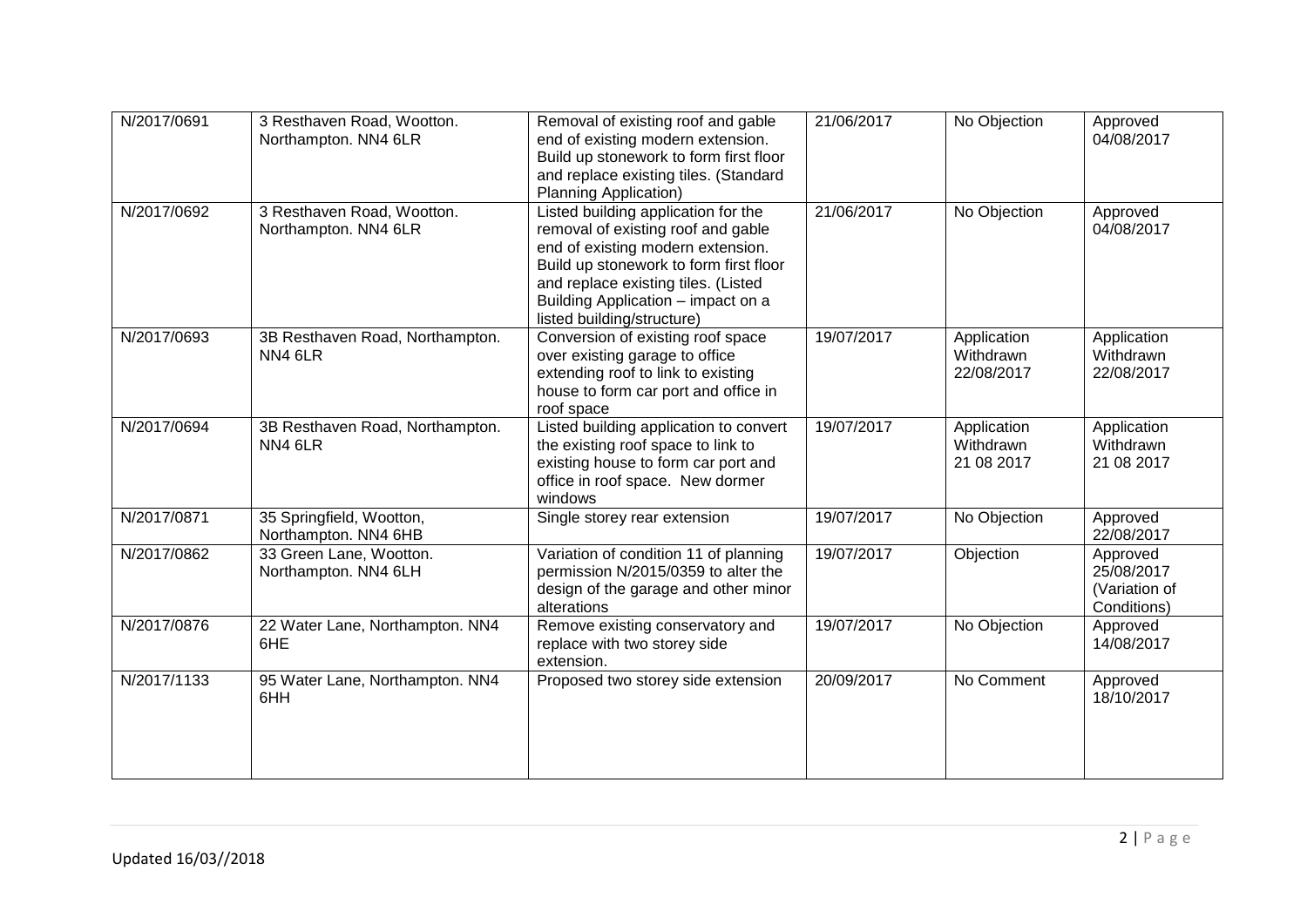| N/2013/1035 | Northampton South SUE                                                                                               | Conditions: 1 (Masterplan and Design<br>Code);<br>2 (Phasing Plan);<br>25 (Archaeological Written Scheme of<br>Investigation);<br>28 (Ecological Construction Method<br>Statement); and<br>29 (Landscape and Ecological<br>Management Plan) of planning<br>permission N/2013/1035 | 20/09/2017<br>17/01/2018<br>21/02/2018 | No Comment                                                                      | Refer to further<br>documentation<br>on the website<br>https://www.north<br>ampton.gov.uk/in<br>fo/200074/planni<br>nq<br>Reserved<br>Matters:<br>N/2013/1035 as<br>at 09/03/2018 |
|-------------|---------------------------------------------------------------------------------------------------------------------|-----------------------------------------------------------------------------------------------------------------------------------------------------------------------------------------------------------------------------------------------------------------------------------|----------------------------------------|---------------------------------------------------------------------------------|-----------------------------------------------------------------------------------------------------------------------------------------------------------------------------------|
| N/2017/0992 | 9 High Greeve, Northampton. NN4<br>6BA                                                                              | First floor side extension.                                                                                                                                                                                                                                                       | 20/09/2017                             | No Objection                                                                    | Refusal<br>21/09/2017                                                                                                                                                             |
| N/2017/1243 | 3b Resthaven Road, Wootton.<br>Northampton. NN4 6LR                                                                 | Listed building application for the<br>conversion of existing roof space over<br>existing garage to office including<br>external staircase and front dormer                                                                                                                       | 18/10/2017                             | No Objection -<br>however<br>recommend<br>conditions<br>attached to<br>approval | Approved<br>09/01/2018                                                                                                                                                            |
| N/2017/1322 | 9 Longmeadow, Northampton. NN4<br>6AN                                                                               | Alterations and extensions to dwelling                                                                                                                                                                                                                                            | 18/10/2017                             | No Objection                                                                    | Approved<br>29/11/2017                                                                                                                                                            |
| N/2017/1369 | Land to North of Newport Pagnell<br>Road, Northampton.<br>Northamptonshire.<br>(Within Hardingstone Parish Council) | Outline planning application with all<br>matters reserved except access for<br>up to 525 dwellings, open space,<br>children's play areas and associated<br>infrastructure (cross boundary<br>planning application)                                                                | 15/11/2017                             | Objection                                                                       | In progress - as<br>at 16/03/2018                                                                                                                                                 |
| N/2017/1450 | 8 Quinton Road, Northampton. NN4<br>6LN                                                                             | Single storey front and side<br>extensions and additional fenestration                                                                                                                                                                                                            | 15/11/2017                             | No Objection                                                                    | Approved<br>22/12/2017                                                                                                                                                            |
| N/2017/1555 | 59 Battallion Drive, Northampton.<br>NN4 6RX                                                                        | Convert existing garage to playroom<br>and utility room                                                                                                                                                                                                                           | 13/12/2017                             | No Objection                                                                    | Approved<br>12/01/2018                                                                                                                                                            |